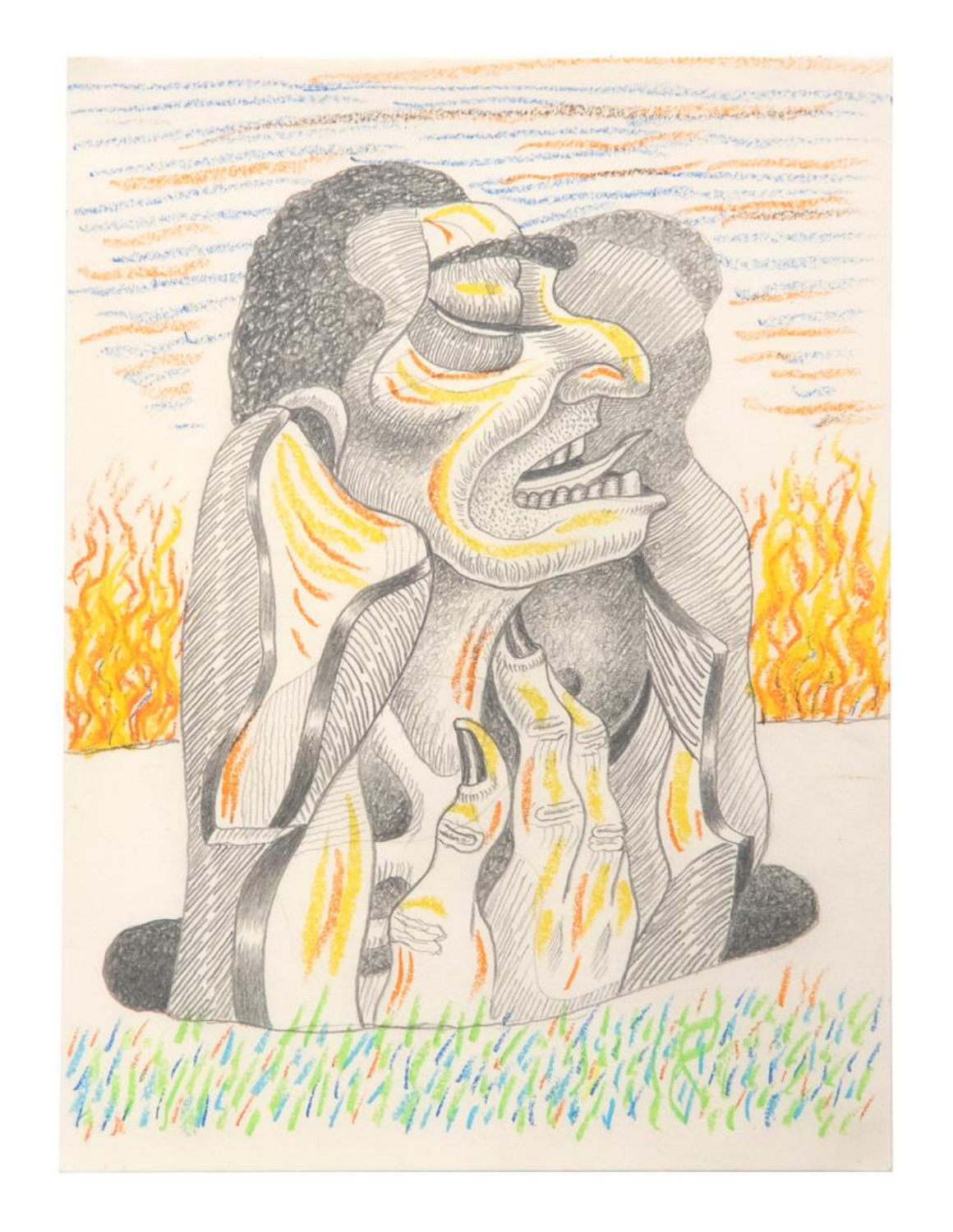## **Untitled IRVING NORMAN (1906-1989)**

12 x 8 7/8 in. (17 1/2 x 14 3/8 x 3/4 in.) graphite and crayon on paper

33361

## **PROVENANCE:**

Estate of the Artist Crocker Art Museum, Sacramento

The Lithuanian-American artist Irving Norman was a social surrealist who painted largescale and highly detailed critiques of contemporary life with hopes that viewers would consider the consequences of their actions and change their behavior. Influenced by the dire conditions of the Great Depression, his massive canvases feature armies of clone-like figures behaving in the clockwork manner in which they have been programmed. He moved from New York to Los Angeles in 1934 before helping to defend the Spanish Republic from the fascist Franco dictatorship. He survived the Spanish Civil War and in 1939 settling on Catalina Island off the Southern California coast, where he began drawing and painting from the atrocities he had witnessed. In 1940, he moved to San Francisco and had a solo exhibition at the San Francisco Museum of Art two years later. He then traveled to Mexico City and saw the murals of Diego Rivera, José Clemente Orozco, and David Alfaro Siqueiros before moving to New York City to studying at the Art Students League from 1946 to 1947. He returned to San Francisco in the late 1940s. In 1988, fire destroyed his home, studio, artwork, and personal papers.

The information and material herein represents Gallery's best efforts and understanding of the current history and scholarship with respect to the provenance of the Work(s) of Art described and is not part of any warranty.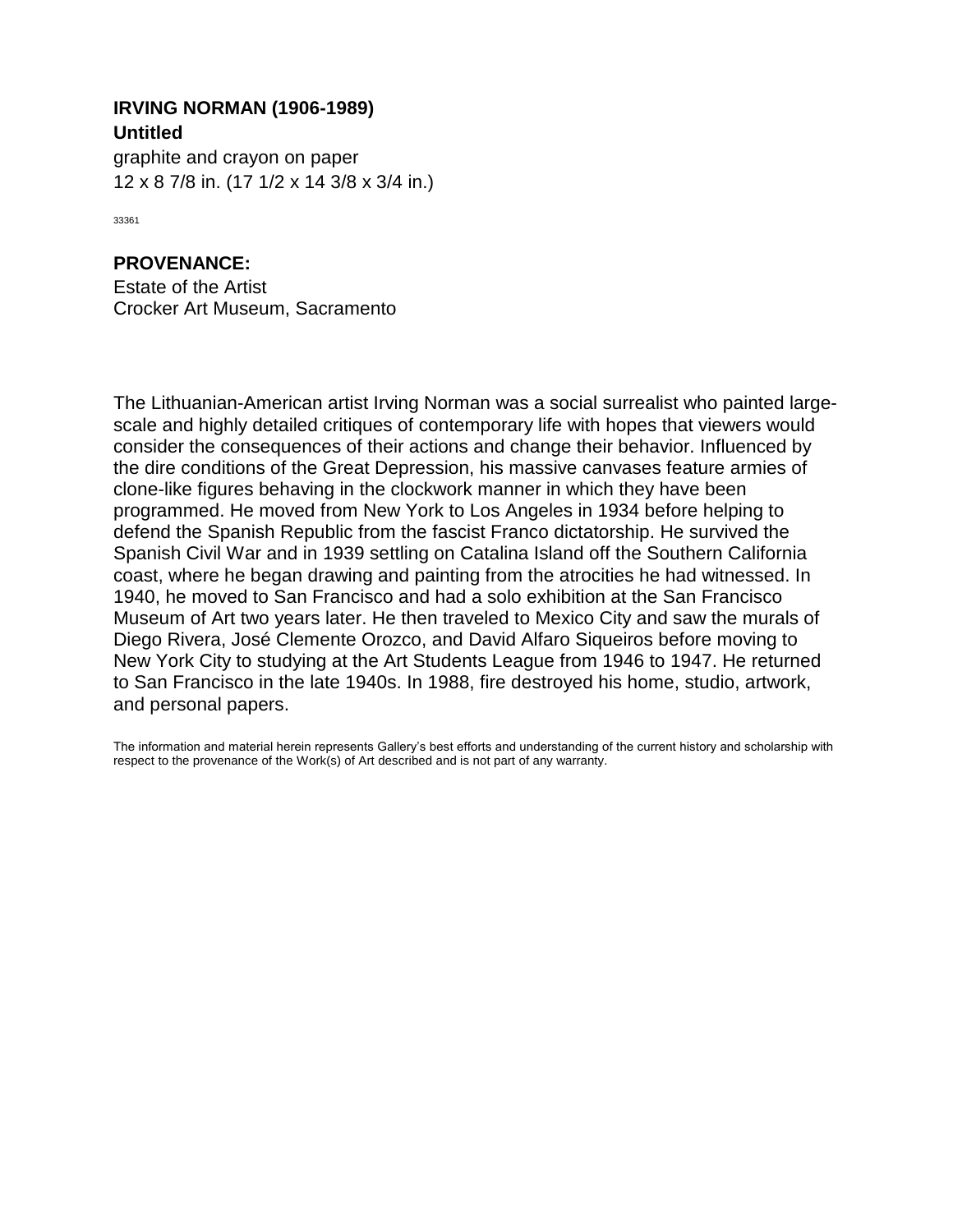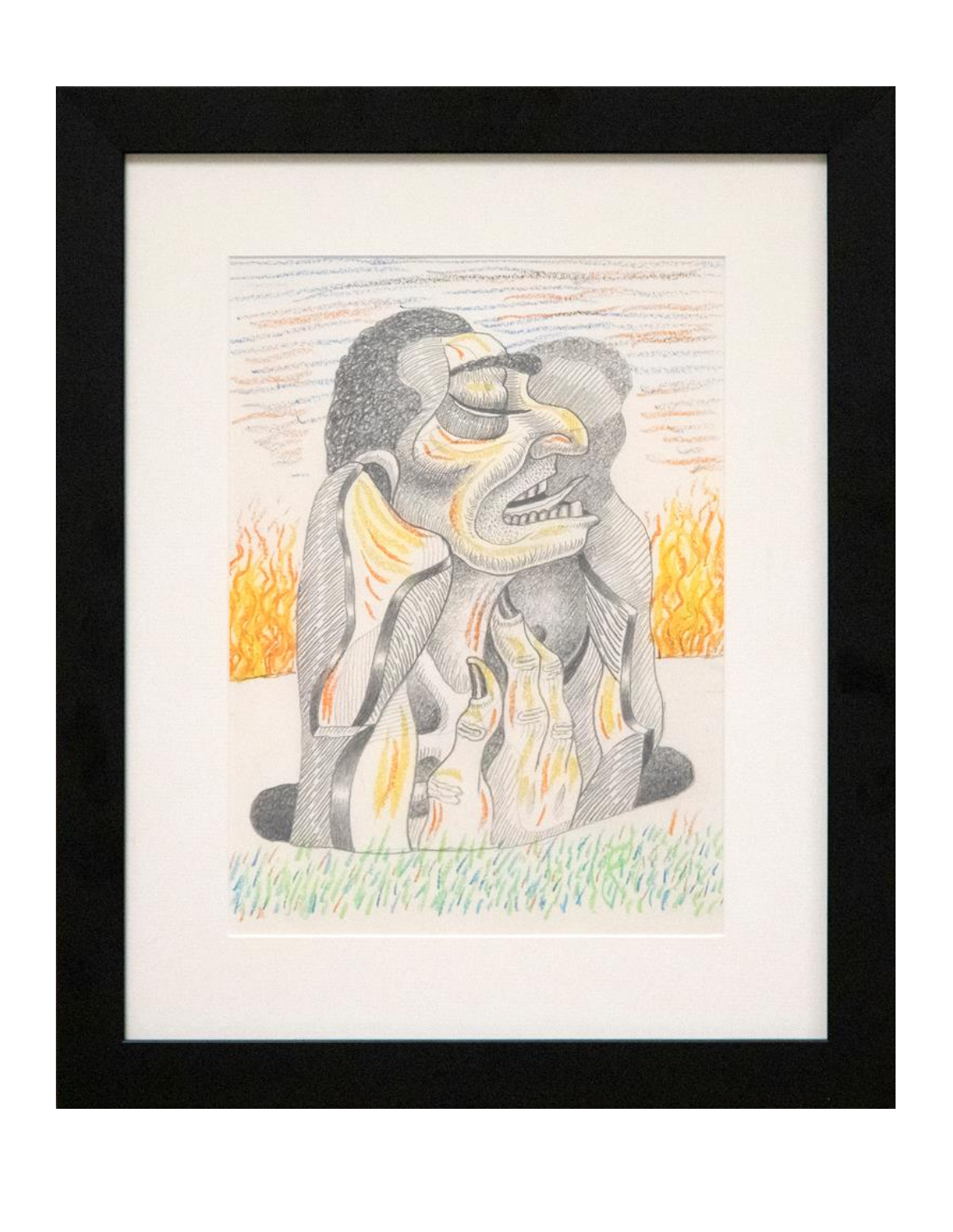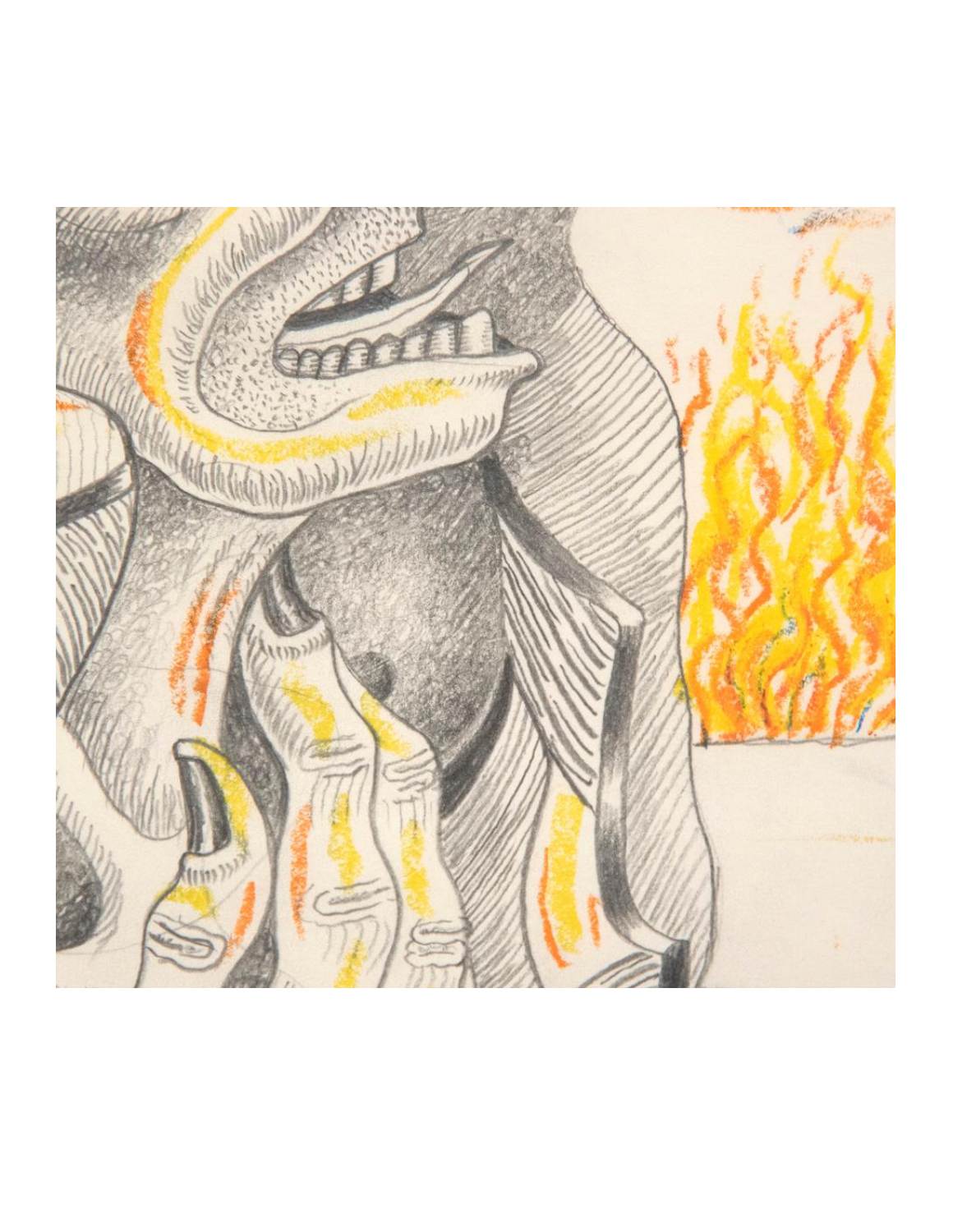